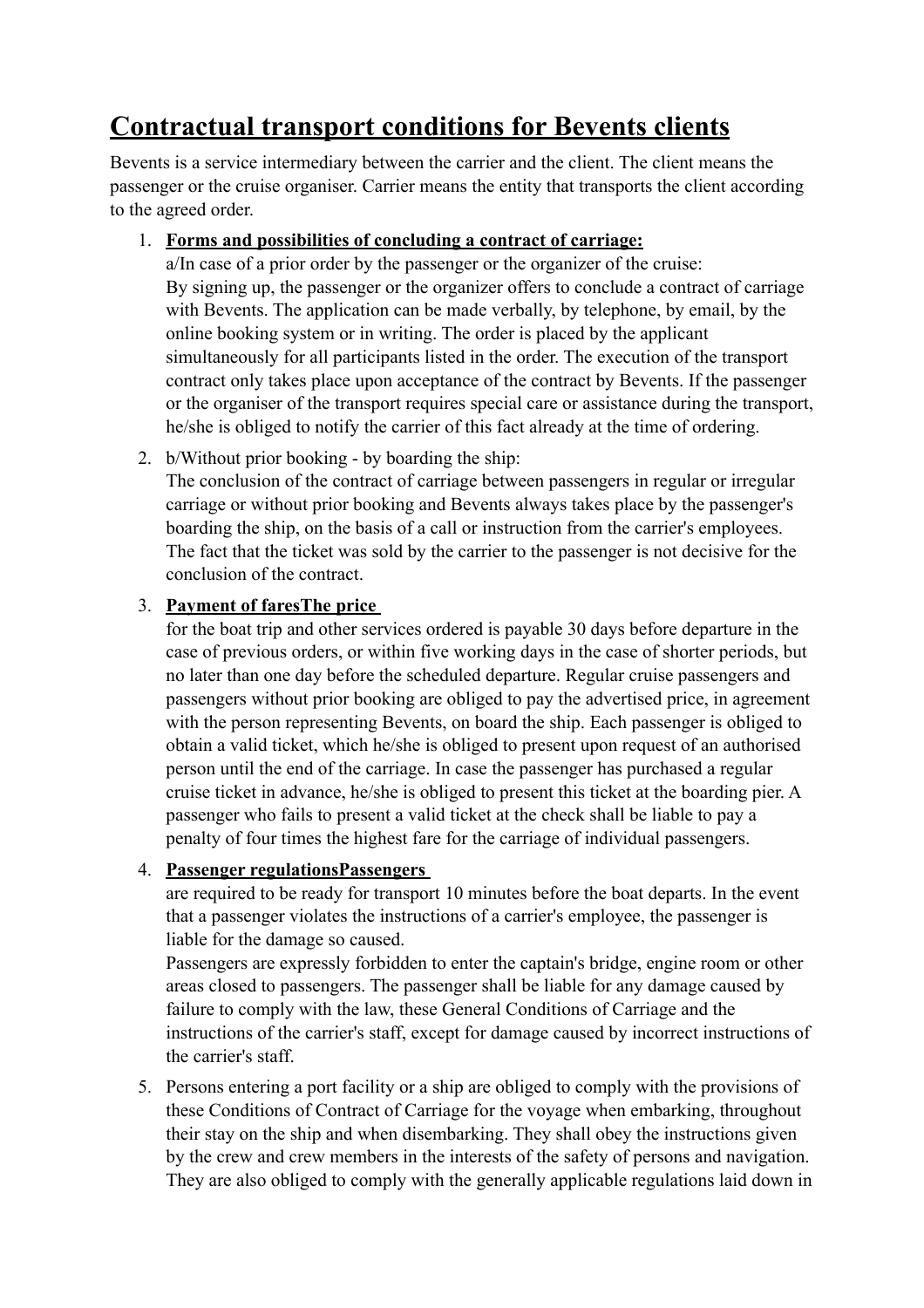FMD Decree No. 344/1991 Coll., which issues the Navigation Safety Regulations for Inland Waterways of the Czech Republic, as amended.

- 6. Passengers with a valid ticket are entitled to transport only if the boat is not fully occupied. The captain and the ship's staff decide on the occupancy of the ship. The carriage of children under 6 years of age without a person over 15 years of age is prohibited. Persons who violate the Contractual Conditions of Carriage are obliged to leave the ship at the next stop, without refund of the fare already paid or penalty.
- 7. Passengers are obliged to purchase a ticket at the latest when boarding the ship.
- 8. It is forbidden to bring on board substances that could pollute the ship and the environment or cause damage or injury to other passengers. Carrying flammable and heating gases on board is strictly prohibited! Dogs may only be transported with a secure, fitted muzzle and when kept on a short leash. Approval for the carriage of luggage, dogs and other items is the responsibility of the ship's captain.
- 9. There is a no smoking policy on board. Passengers are only allowed on the parts of the deck and in the areas of the ship reserved for them. It is forbidden to enter the engine room, bow and stern of the boat! Boarding and disembarking the ship is only permitted through the crew-operated entrance.
- 10. Access to the gangway and to the embarkation and disembarkation areas is permitted only for the purpose of embarkation and disembarkation. Access to the gangway, including the gangway, is only permitted after the ship has landed safely, the ship has been unloaded and the passengers have disembarked. It is strictly forbidden to enter the gangway before landing or during a landing manoeuvre!
- 11. Each passenger is obliged to carry a valid ticket during his/her stay in the ship and when leaving the ship's facilities ashore. At the request of the control authority or the ship's crew, he/she shall present it for inspection. The control authority is an employee of the carrier or a person authorised by the carrier. A passenger without a valid ticket shall be obliged to pay a contractual penalty to the carrier in the amount of five times the basic fare or the type of cruise used by the passenger.
- 12. Passengers are only allowed on the parts of the deck and in the areas of the ship reserved for them. It is forbidden to enter the wheelhouse and service areas of the ship! Boarding and disembarking the ship is only allowed through the crew-operated entrance.
- 13. Delay or failure to make a scheduled journey is not a ground for payment of damages. The passenger is entitled to a refund of the unused fare if the journey could not be completed for reasons attributable to the carrier and if it is not possible to use another service at the same time.
- 14. The carrier reserves the right to change the timetable of regular sailings due to adverse water conditions. In the event of a sudden deterioration of the weather, in the event of a ban on sailing issued by an administrative authority or in the event of other force majeure, the carrier is entitled to cancel the ordered sailings, withdraw from the concluded contracts, stop the operation of regular and irregular transport.
- 15. For sailings on order, the carrier reserves the right to require a deposit of up to 100% of the order price. Orders are due for payment on the date stated on the invoice for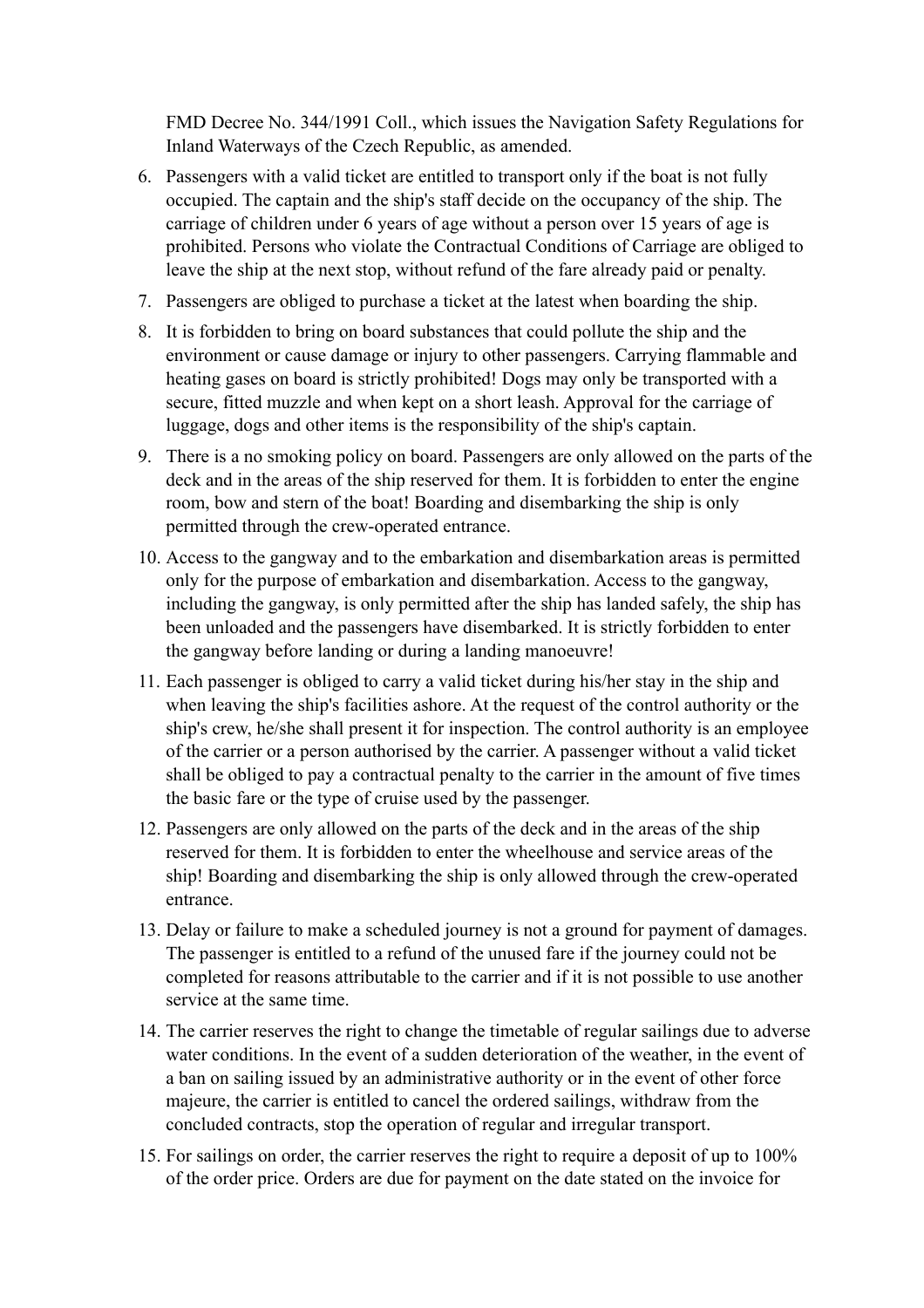non-cash payments and in cash before the agreed date of the actual cruise. Failure to pay the deposit by the agreed date is grounds for cancellation of the order. Contractual interest on late payments is 0.5% of the amount due for each day.

- 16. On all cruises, even on chartered cruises, the client is liable for any damage caused to the carrier's equipment.
- 17. The contract of carriage conditions for the voyage include a price list, which is issued separately and is published on the Bevents website - www.bevents.cz.

## 18. **Luggage and dangerous goods, animals, finds**

Ordinary luggage, i.e. with dimensions not exceeding 50x30x20 cm, is considered hand luggage. The passenger is obliged to keep the hand luggage with him/her or in another suitable place designated by the carrier during the carriage. In the event of a breach of this obligation, the passenger shall be liable for any damage caused. The carriage of explosive, inflammable or otherwise dangerous goods is expressly prohibited. Firearms and ammunition, and only in a secured condition, may only be carried by officially authorised persons during the period of carriage. Any passenger who violates this prohibition or who fails to comply with the captain's request to present his baggage for inspection may be immediately excluded from further carriage by the captain. It

is also prohibited to carry luggage or animals whose smell, size or sight is annoying to other passengers or which are unsuitable for carriage for other reasons.

The captain of the ship shall always decide on the suitability for transport. Dogs or other animals that are not otherwise secured (e.g. in crates) must be muzzled and secured on a short leash at all times during transport; other animals must be securely secured. The captain of the ship shall always decide on the correct securing. In the event of an increased number of passengers, the skipper may exclude prams that cannot be folded; prams must always be stowed as instructed by the crew. Found or lost items that are not claimed by the owner from the carrier within 14 days after the end of the carriage will be handed over by the carrier for safekeeping.

#### 19. **Price changesThe carrier**

is entitled to unilaterally change the agreed prices at least 21 days before the commencement of the journey for reasons that could not have been foreseen in advance when the contract was concluded. These reasons include, in particular, changes in fuel prices, administrative or other charges, only if there is a time difference of more than 3 months between the delivery of the order confirmation and the expected start of the journey. The carrier is only entitled to increase the price of the carriage by the increased costs. If the price of the carriage is increased in this way by more than 10 % of the original price, the ordering party shall be entitled to withdraw from the concluded contract of carriage free of charge within 10 days from the date of receipt of the notification of the price increase.

## 20. **Withdrawal from the concluded contract of carriage concluded in advance and amendment of the contractThe Customer**

may cancel the pre-ordered carriage at any time before the commencement of the carriage, i.e. withdraw from the concluded contract of carriage. The cancellation of the contract must always be notified to Bevents in writing (a written cancellation is also deemed to be a written cancellation by e-mail). Withdrawal from the contract of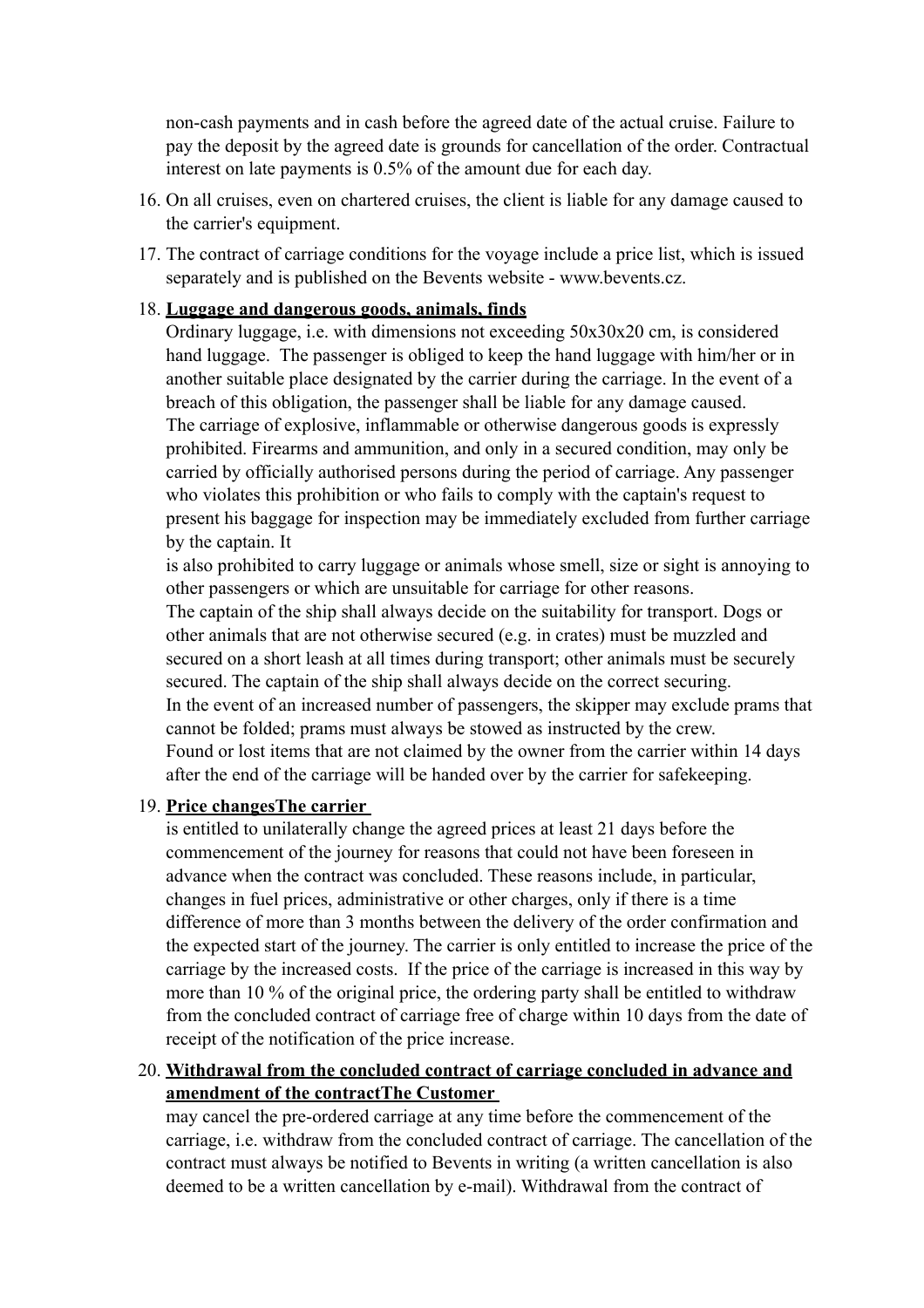carriage shall take effect on the date of delivery of the written or electronic withdrawal to the carrier.

In the event of cancellation of the contract by the Customer, the Customer shall be obliged to pay a cancellation fee, the amount of which shall be determined as follows: a) In the case of pre-ordered group transport of more than ten (10) persons:

from the 27th day to the 15th day before the booked transport 30% of the total agreed transport price,

from the 14th day to the 8th day before the booked transport 50% of the total agreed transport price,

from the 7th day to the 3rd day before the booked transport 80% of the total agreed transport price,

from the 2nd day before the departure and in case of non-arrival 100% of the total agreed transport price,

 b) In the case of pre-booked group carriage of less than ten (10) persons: from the 7th day to the 2nd day before the booked carriage 50% of the total agreed carriage price,

from the 1st day before departure and in the event of non-arrival 100% of the total carriage price for each person.

## 21. **RefundsThe** carrier is not responsible **for**

stolen or lost travel documents or other documents or similar documents. All claims for damages are subject to the statute of limitations in accordance with the relevant legislation.

#### 22. **Cancellation and termination by the carrier.**

The carrier may cancel the contract of carriage or refuse to admit the passenger to carriage or exclude the passenger from carriage at any time (before boarding or during carriage) if the passenger:-

is dependent on an escort, but travels without such escort and could thus endanger his/ her health or safety, or could thus endanger the health or safety of other passengers, - provided incorrect or incomplete information when ordering or purchasing a ticket, persistently, despite admonitions from the ship's staff, harasses or disturbs the course of the voyage or other passengers,

- is under the influence of alcohol or other narcotic or psychotropic substances, - otherwise violates the conditions of carriage to such an extent that the health or safety of other passengers or the ship's crew is endangered.

The decision not to accept carriage or to exclude from carriage shall always be taken by the master of the ship or his representative.

If a passenger is refused carriage or excluded from carriage for these reasons, the passenger shall not be entitled to a refund of the fare.

The carrier may also withdraw from the contract until embarkation if the carriage is prevented by force majeure. These reasons include, in particular, fire, technical failure of port facilities, adverse weather and water conditions, radioactive contamination, official intervention, strike, epidemic or accident.

The passenger will be notified of the cancellation without delay, up to two weeks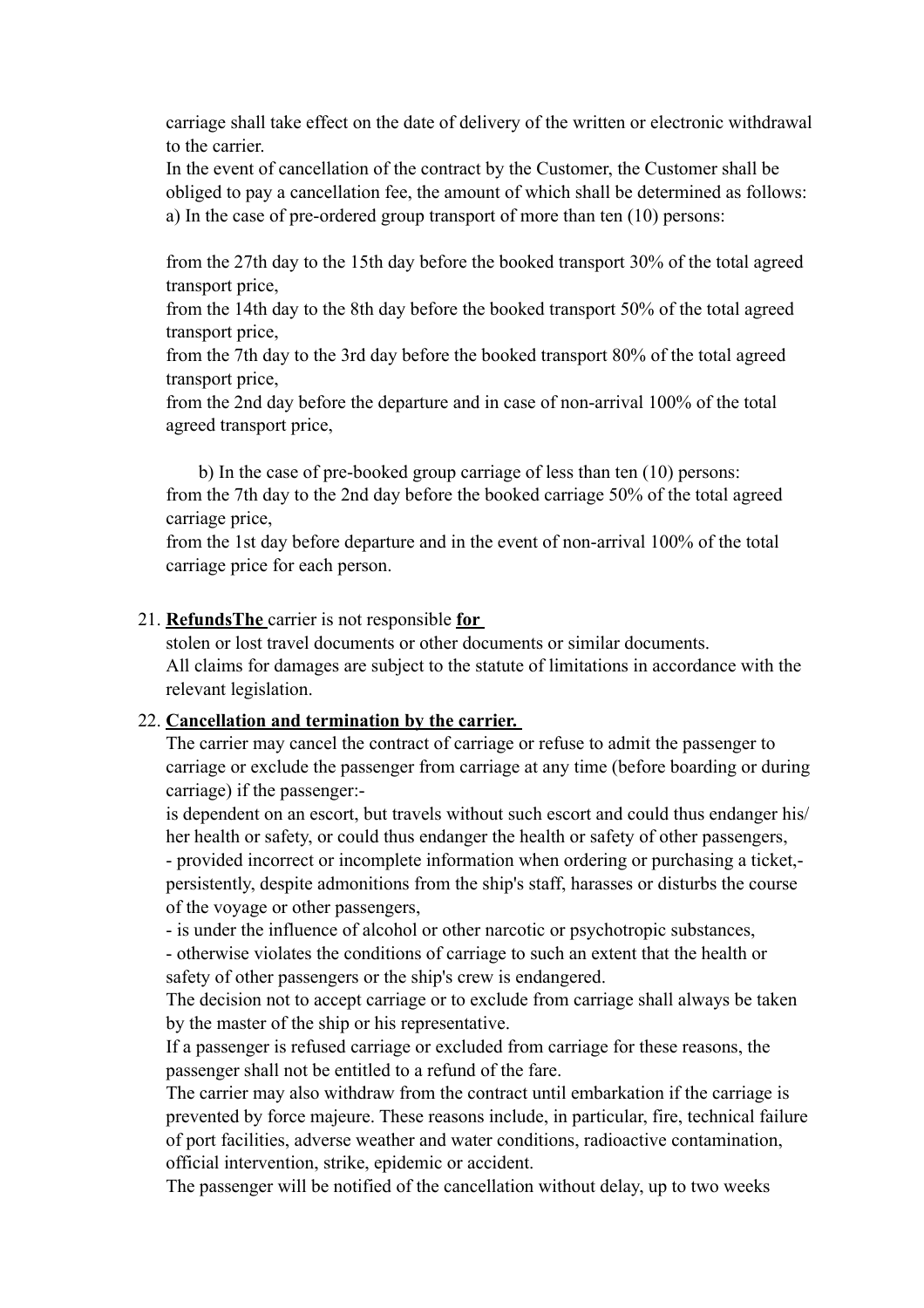before the carriage takes place, if the obligation to carry out the carriage would pose a significant safety risk to the carrier or the passenger under the above conditions. This does not apply if the carrier is responsible for the circumstances leading to this situation. In the event of cancellation in such cases, the passenger shall be entitled to compensation in the amount of the advance payment made in accordance with the contract of carriage.

## 23. **Method and route of carriage, change of timetable**

The carrier's ships may be towed or assisted by other ships, boats or barges during the carriage. In addition, these ships may be used to save life or property. In the event of force majeure (as defined in Article 22) such that the health or safety of persons is endangered (in particular by a change in weather conditions), the carrier is entitled to change the timetable or route. In such a case, the carrier is also entitled to suspend or cancel the journey outside the port (to dock outside the port) with passengers and to unload outside the port if necessary.

In these cases, the contract of carriage is fulfilled and the passenger is not entitled to a refund or discount of the fare.

## 24. **Passenger's duty to cooperate and notify**

The passenger is obliged to cooperate to the extent of his/her civil liability and in particular to prevent and avoid any damage.

## 25. **Carrier's liability and insurance**

Unless otherwise specified

by a special regulation pursuant to Article 25(b) of these Conditions or unless provided for by a generally binding legal regulation, the following general provisions shall apply.

(a) General liability:

The carrier shall not be liable for damages incurred by the passenger before embarkation and after disembarkation. Entry to the port area, in particular to the places designated for the embarkation and disembarkation of persons, including all stairs, is permitted only after prior notice to the ship's personnel or other authorised employees of the carrier. The exemptions and limitations of liability contained in these Conditions of Carriage shall apply to all claims for damages, whether they arise under the contract of carriage or under any other legal basis.

b) Special Provisions:

The carrier shall be insured and liable for damages to the extent of the relevant legislation governing the operation of inland waterways and also in accordance with the relevant legislation.

#### 26. **Passenger insurance To**

avoid any risk, passengers are advised to take out adequate travel insurance in accordance with these Conditions of Carriage.

#### 27. **Major accidentThe traveller**

is not entitled to compensation in the event of a major accident

#### 28. **Invalidity of certain provisionsIf**

any provisions of these General Conditions of Carriage **are**  or become invalid, the validity of the remaining provisions shall not be affected.